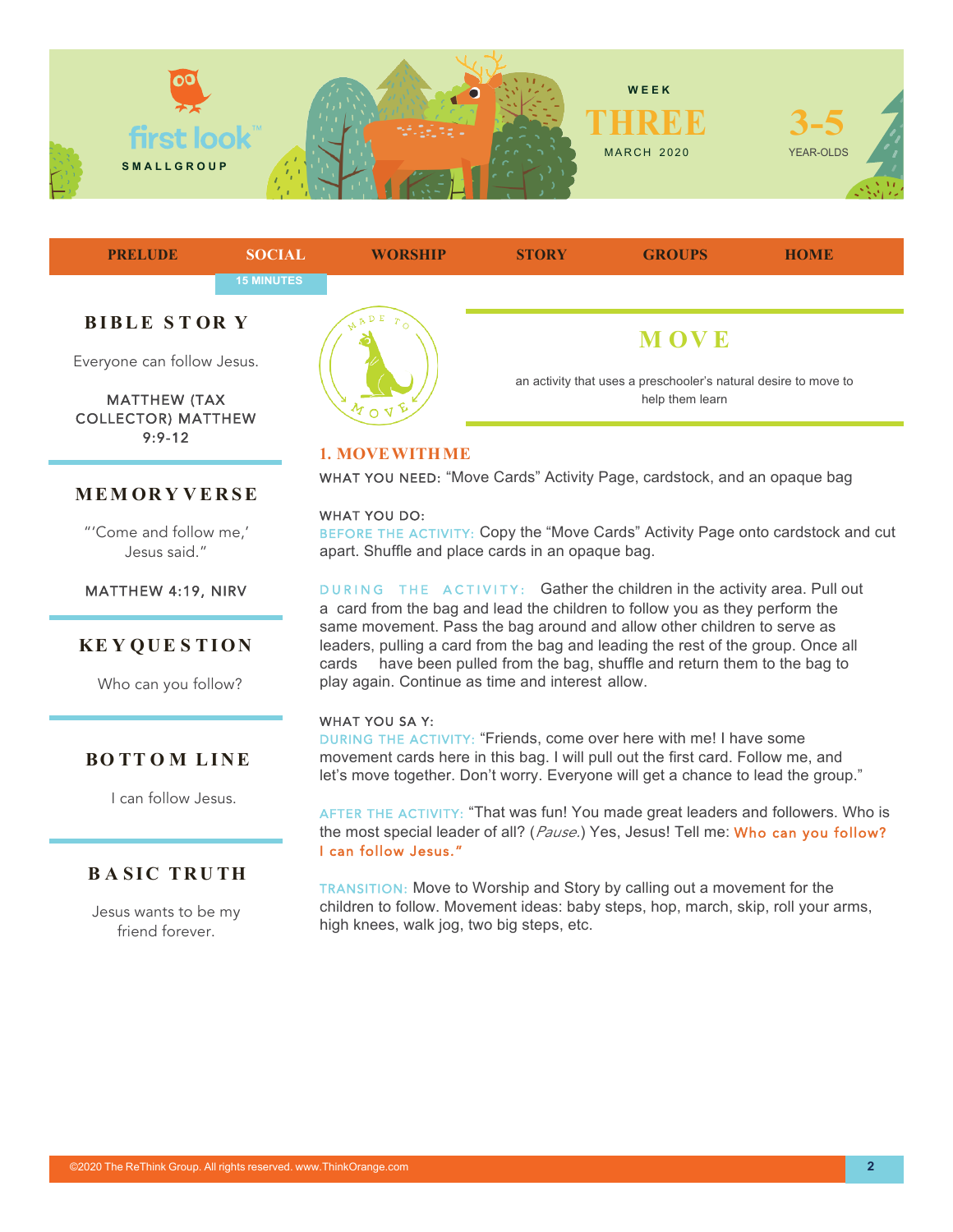



can you follow? I can follow Jesus! "

AFTER THE ACTIVITY: "We have a picture of you following Jesus! (*Point.*) You can take it home and tell your family that they can follow Jesus, too. Who

# **KE Y QUE S TION**

Who can you follow?

## **BO TT O M LINE**

I can follow Jesus.

# **B A SIC TRU TH**

Jesus wants to be my friend forever.

©2020 The ReThink Group. All rights reserved. www.ThinkOrange.com **3**